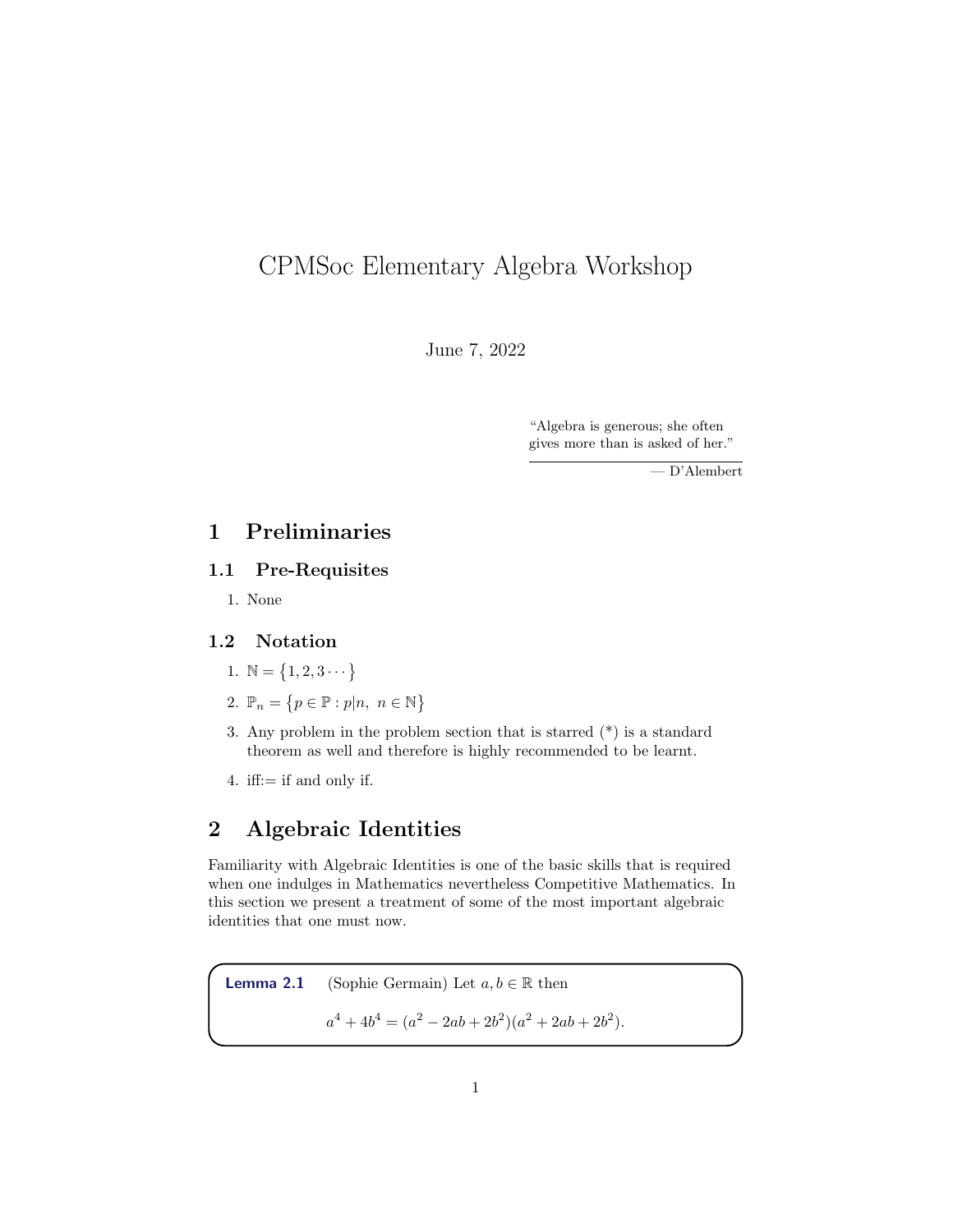Proof.

$$
a^4 + 4b^4 + 4a^2b^2 - 4a^2b^2 = (a^2 + 2b^2)^2 - 4a^2b^2 = (a^2 - 2ab + 2b^2)(a^2 + 2ab + 2b^2).
$$

**Example:** Given two line segments of lengths  $a$  and  $b$ , construct with a straight-**Example:** Given two line segments of lengths  $\frac{a}{\sqrt{a^4 + b^4}}$ .

*Proof.* Given two line segments of length  $a$  and  $b$ , we have

$$
a^4 + b^4 = (a^2 - \sqrt{2}ab + b^2)(a^2 + \sqrt{2}ab + 2b^2),
$$

hence

$$
\sqrt[4]{a^4 + b^4} = \sqrt{(a^2 - \sqrt{2}ab + b^2)(a^2 + \sqrt{2}ab + 2b^2)}.
$$

Through the law of cosines, we can construct segments of length  $\sqrt{a^2 \pm \sqrt{a^2 + 4a^2}}$  $\overline{2}ab+b^2$ using triangles of side  $a$  and  $b$  with the angle between them being 135 and 45 respectively.

Subsequently we can also construct  $\sqrt{xy}$  for "constructible" x and y as this is nothing but the geometric mean given by  $AD$  in a right angled triangle  $ABC$ (angle(A)=90) with  $BD = x$  and  $CD = y$ .  $\Box$ 

Another important Identity that one might be familiar with is

**Lemma 2.2** Let  $a, b, c \in \mathbb{R}$  then  $a^3 + b^3 + c^3 - 3abc = (a + b + c)(a^2 + b^2 + c^2 - ab - bc - ca).$ 

Proof. Consider the following

$$
D = \begin{vmatrix} a & b & c \\ c & a & b \\ b & c & a \end{vmatrix},
$$

which is to evaluate in two ways first we take the determinant the usual way using Sarrus' rule, and then by adding all the rows and factoring  $(a + b +$  $\Box$ c).

Example: Prove that

$$
a^3 + b^3 + c^3 - 3abc \ge 0, \ \forall a, b, c \ge 0.
$$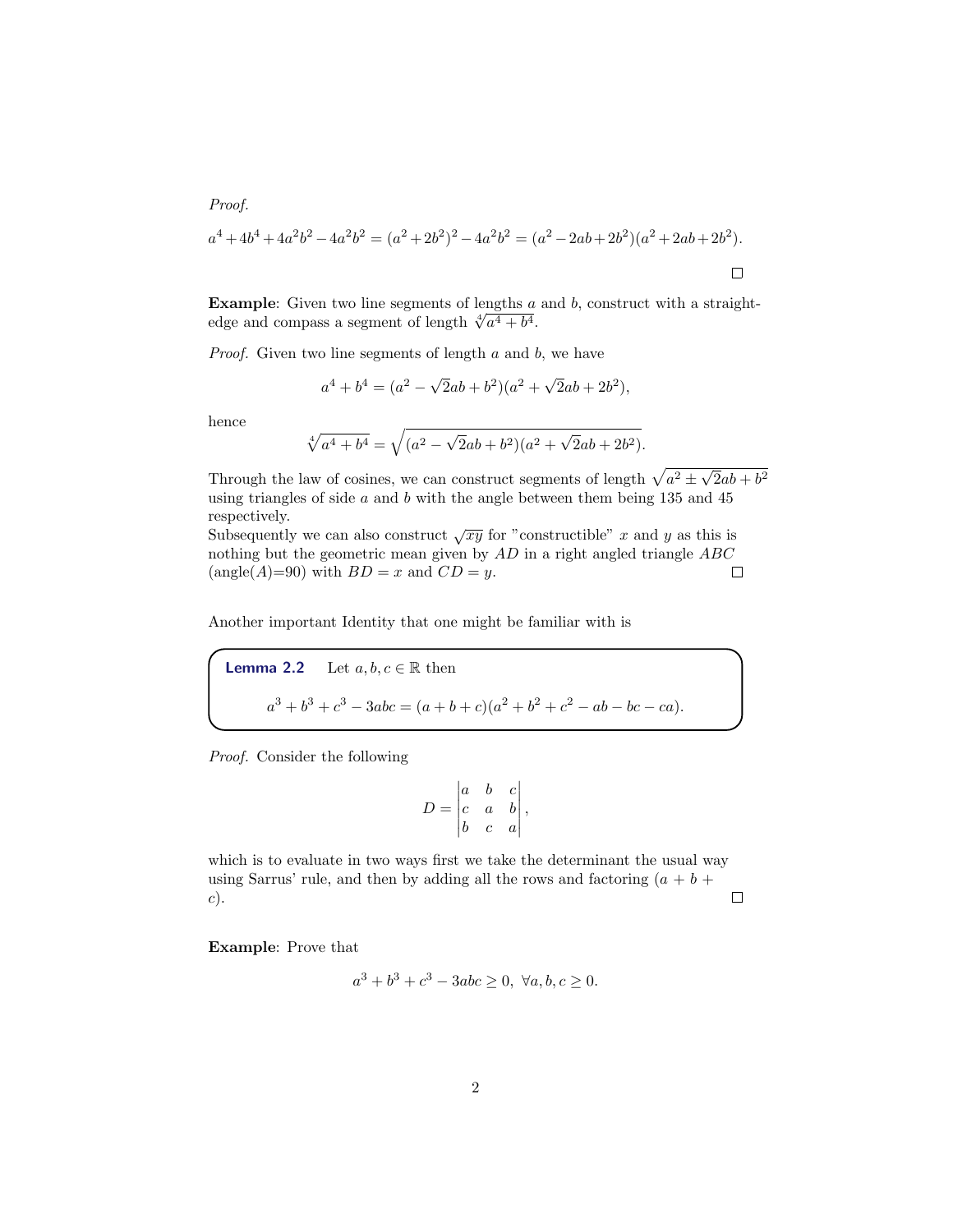*Proof.* Consider  $a^3 + b^3 + c^3 - 3abc = (a + b + c)(a^2 + b^2 + c^2 - ab - bc - ca)$ . We take note that  $a + b + c \ge 0$  for all  $a, b, c \ge 0$ . Hence all that remains to be proven is that  $(a^2 + b^2 + c^2 - ab - bc - ca) \ge 0$ .

Consider through AM-GM,

 $a^2 + b^2 \ge 2ab,$  $b^2 + c^2 \ge 2bc,$  $c^2 + a^2 \ge 2ca$ .

Adding all of the above proves the point. A more direct way is to notice that  $(a^2 + b^2 + c^2 - ab - bc - ca) = \frac{1}{2}[(a - b)^2 + (b - c)^2 + (c - a)^2]$  which is manifestly non-negative.  $\Box$ 

## 3 Polynomials

The fundamental theorem of algebra is a remarkable result about polynomials that was first proven by Carl Gauss in 1799.

Lemma 3.1 [Fundamental Theorem of Algebra] Every polynomial equation of degree n with complex coefficients as at least one complex root.

A corollary of this theorem is that every polynomial with complex coefficients can be written as the product of linear factors with complex in the form  $P(z) =$  $A(x-z_1)(x-z_2)...(x-z_n)$  where  $z_1, z_2,..., z_n$  are the complex roots (there can be repeated roots, this is referred to as the multiplicity of the roots).

Let's have a look at polynomial division now. The following lemma about polynomial division is analogous to the ideas of quotient and remainders we are familiar with when we divide two integers.

**Lemma 3.2** [Remainder Theorem] If  $A(x)$  and  $B(x)$  are polynomials with real coefficients then there exist polynomials  $Q(x)$  and  $R(x)$  such that

$$
A(x) = B(x)Q(x) + R(x)
$$

where  $deg(R) < deg(B)$ .

Note:  $Q$  and  $R$  are respectively called (quotient) and (remainder).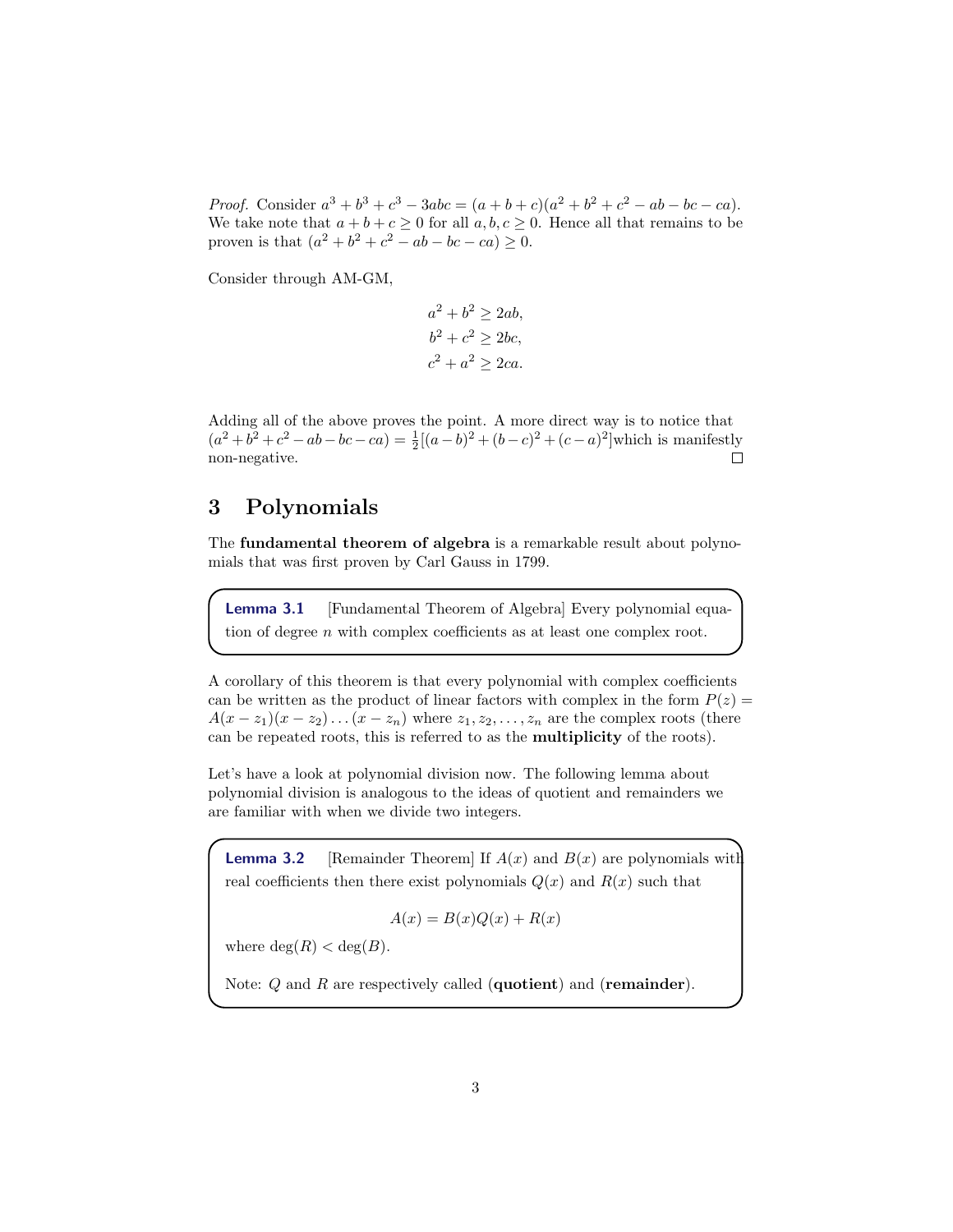Now we move onto the factor theorem, which is a simple way of searching for linear factors of polynomials.

**Lemma 3.3** [Factor Theorem] If  $p \in \mathbb{R}[x]$  then  $p(a) = 0$  for some  $a \in \mathbb{R}$ if and only if  $x - a$  is a factor of  $p(x)$ .

*Proof.* If we divide the polynomial  $p(x)$  by  $x - a$  then we can write  $p(x)$  in the form  $p(x) = (x - a)q(x) + c$  where  $q(x)$  is a polynomial and c is a constant. Note that  $p(a) = c$  and we see that  $c = 0$  is equivalent to both  $p(a) = 0$  and  $x - a$  being a factor of  $p(x)$ .  $\Box$ 

**Example:** Let  $A, B, C, D \in \mathbb{R}[x]$  such that

$$
A(x5) + xB(x5) + x2C(x5) = (1 + x + x2 + x3 + x4)D(x), \forall x \in \mathbb{R}.
$$

Prove that  $(x - 1)$  is a factor of A.

*Proof.* Consider  $x = \omega, \omega^2, \omega^3$ , where  $\omega$  is the fifth root of unity we get

$$
A(1) + \omega B(1) + \omega^2 C(1) = 0
$$
  
\n
$$
A(1) + \omega^2 B(1) + \omega^4 C(1) = 0
$$
  
\n
$$
A(1) + \omega^3 B(1) + \omega^6 C(1) = 0
$$

therefore we have that  $A(1) = B(1) = C(1) = 0$  by solving the simultaneous equations and therefore using the factor theorem we have that  $x-1$  is a factor of  $A(x)$ .  $\Box$ 

A common lemma that is quite elementary to the study of polynomials is the Gauss' Lemma which gives a necessary and sufficient condition for the irreducibility of integer polynomials.

### 4 Inequalities

The triangle inequality is a simple but very useful inequality involving absolute values.

**Lemma 4.1** (Triangle Inequality) Let  $x, y \in \mathbb{R}$ . Then  $|x + y| \leq |x| + |y|, \ \forall x, y \in \mathbb{R}.$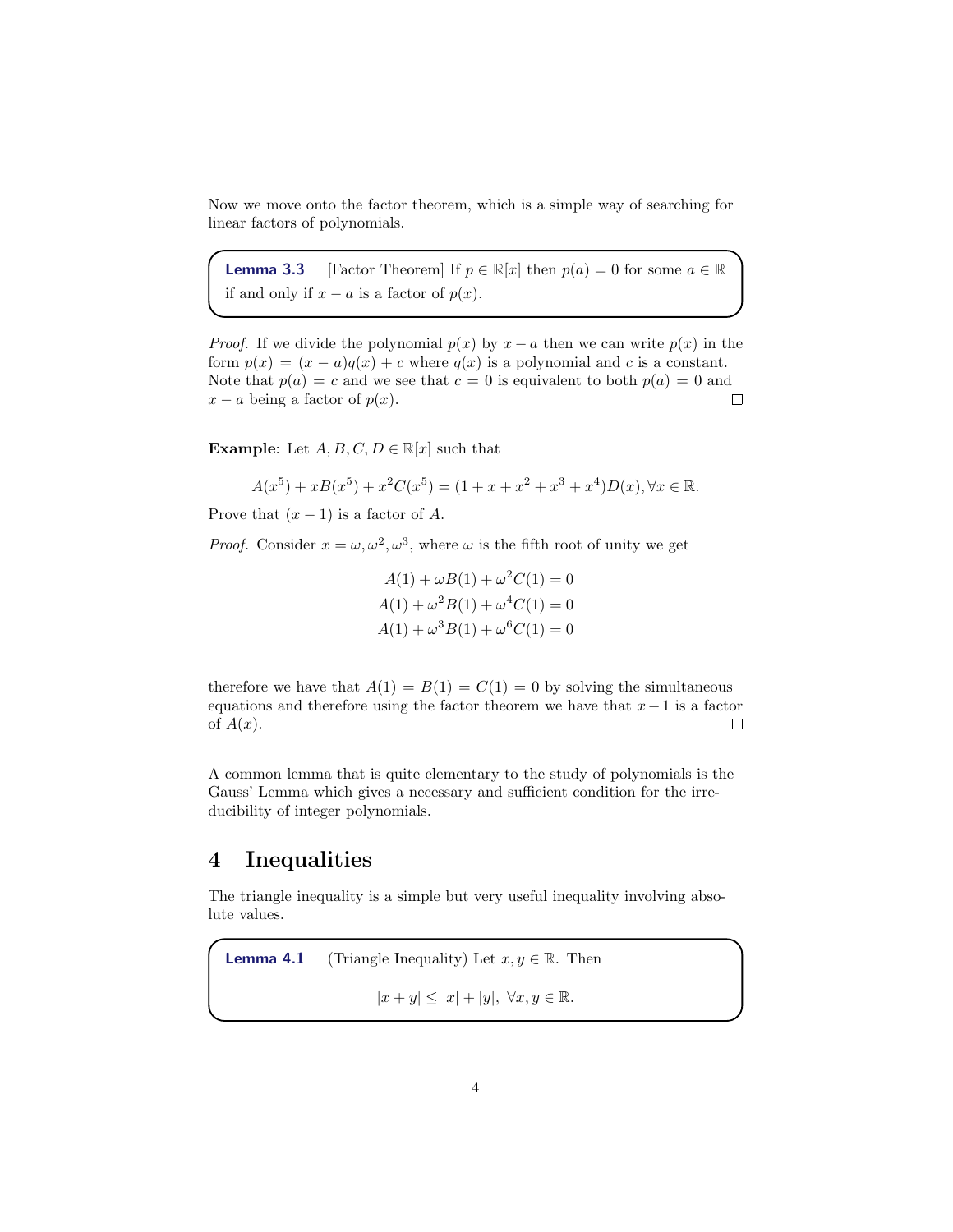Proof. Squaring both sides means that the inequality is equivalent to

$$
x^{2} + y^{2} + 2xy \le x^{2} + y^{2} + 2|xy|,
$$

which is true because  $|xy| \geq xy$ .

Corollary: We can prove a generalization too using induction, that

 $|x_1 + x_2 + \cdots + x_n| \leq |x_1| + |x_2| + \cdots + |x_n|, \ \forall x_i \in \mathbb{R}.$ 

**Corollary:** (Triangle Inequality [Complete]) Let  $x, y \in \mathbb{R}$ . Then

$$
||x|-|y||\leq |x+y|\leq |x|+|y|, \; \forall x,y\in \mathbb{R}.
$$

 $\Box$ 

We also note that this is true for normed spaces and in general the  $p$ -norm, that for all  $x, y \in \mathbb{R}^n$  we have

$$
||x + y||_p \le ||x||_p + ||y||_p,
$$

where  $||x||_p = (\sum_{i=1}^n x_i^p)^{1/p}$ .

Another useful inequality is the Arithmetic-Geometric mean (AM-GM) inequality.

One of the other inequalities that is quite often usefull in mathematics is the Arithmetic-Geometric Inequality or commonly known as AM-GM.

**Lemma 4.2** (AM-GM Inequality) Let  $x_1, \dots, x_n$  be positive reals. Then  $x_1 + \cdots + x_n$  $\frac{n+1}{n} \geq \sqrt[n]{x_1 \cdots x_n}.$ 

Proof. We begin by using the fact that

$$
\log(x) \le x - 1, \forall x > 0.
$$

Which follows due to the MVT (Try this). Let  $a_1, \dots, a_n$  be positive reals and define A to be the arithematic mean i.e.

$$
A=\frac{a_1+\cdots+a_n}{n}.
$$

Consider  $x = \frac{a_i}{A}$ , therefore

$$
\log\left(\frac{a_i}{A}\right) \le \frac{a_i}{A} - 1 \implies \log\left(\frac{a_1 a_2 \dots a_n}{A^n}\right) \le 0.
$$

 $\Box$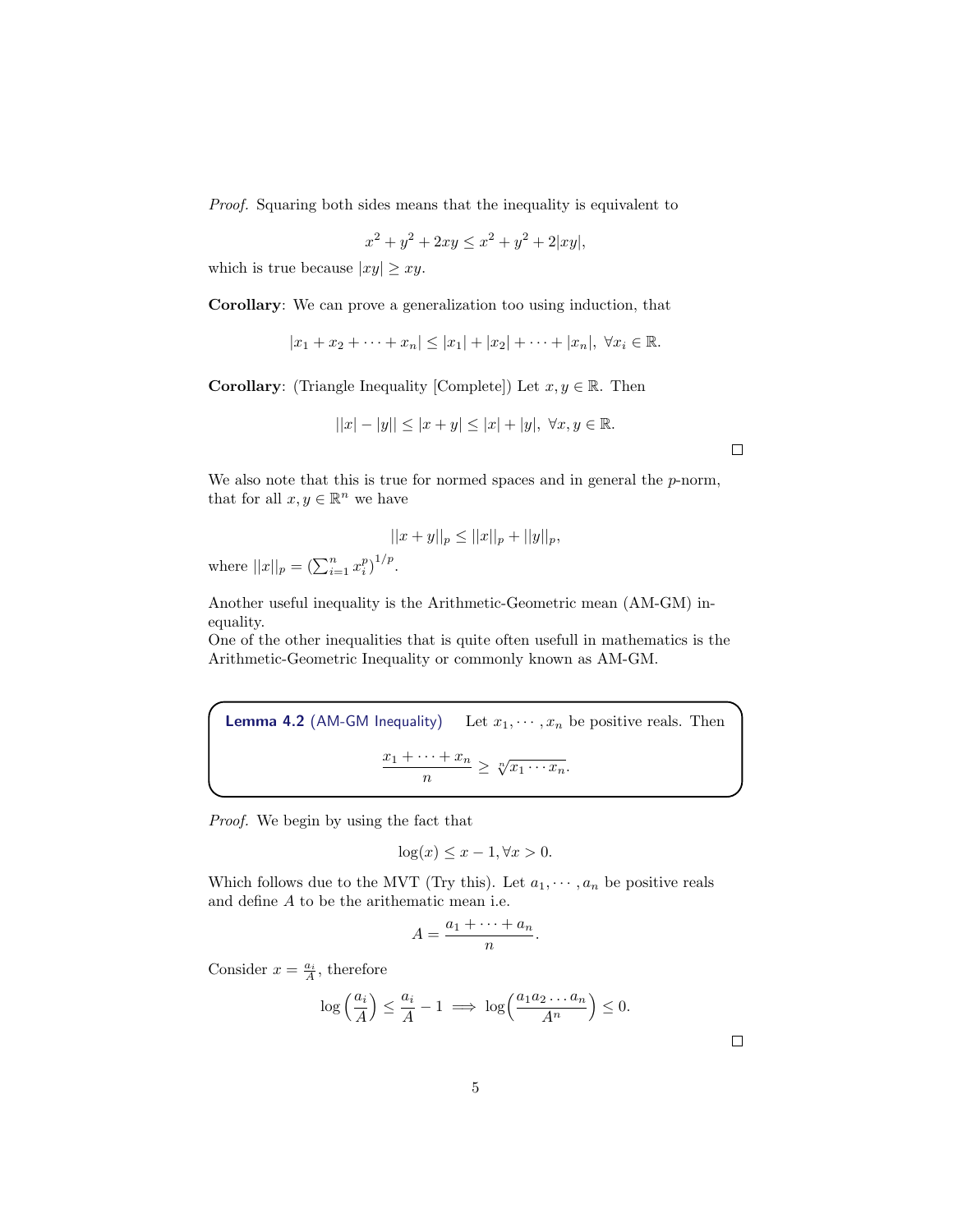A useful inequality that involves sequences of numbers is the rearrangement inequality, which aims to maximise or minimise the sum of products of corresponding terms in two sequences.

**Lemma 4.3** (Rearrangement inequality) Let  $(a_1, a_2, \dots, a_n)$  and  $(x_1, x_2, \dots, x_n)$  be two sequences of real numbers. Then the permutation  $(b_1, b_2, \dots, b_n)$  of  $(x_1, x_2, \dots, x_n)$  which maximises the expression

$$
E = a_1b_1 + a_2b_2 + \ldots + a_nb_n
$$

is the permutation where the sequences  $(a_1, a_2, \ldots, a_n)$  and  $(b_1, b_2, \ldots, b_n)$ are sorted the same way. The permutation that minimises the expressions is where the sequences are sorted the opposite way.

The Cauchy-Schwarz inequality is another powerful inequality that involves two sequences of real numbers and has many generalisations.

**Lemma 4.4** (Cauchy-Schwarz inequality ) If  $(x_1, x_2, \ldots, x_n)$  and  $(y_1, y_2, \ldots, y_n)$  are two sequences of real numbers, then  $(x_1^2 + x_2^2 + \ldots + x_n^2)(y_1^2 + y_2^2 + \ldots + y_n^2) \ge (x_1y_1 + x_2y_2 + \ldots + x_ny_n)^2$ Equality holds if and only if we have the equal ratios  $\overline{x}_1$  $\frac{x_1}{y_1} = \frac{x_2}{y_2}$  $\frac{x_2}{y_2} = \cdots = \frac{x_n}{y_n}$ 

yn

## 5 Weighted Inequalities

There are more general versions of many classical inequalities that involves weights.

**Lemma 5.1** (Weighted AM-GM Inequality ) For positive real numbers  $a_1, a_2, \ldots, a_n$  and positive real numbers  $w_1, w_2, \ldots, w_n$  (called weights), we have the inequality  $w_1a_1 + w_2a_2 + \ldots + w_na_n$  $\frac{w_1+w_2a_2+\ldots+w_na_n}{w_1+w_2+\ldots+w_n} \geq \sqrt[w_1+w_2+\ldots+w_n]{a_1^{w_1}a_2^{w_2}\ldots a_n^{w_n}}$ 

with equality if and only if  $a_1 = a_2 = \ldots = a_n$ .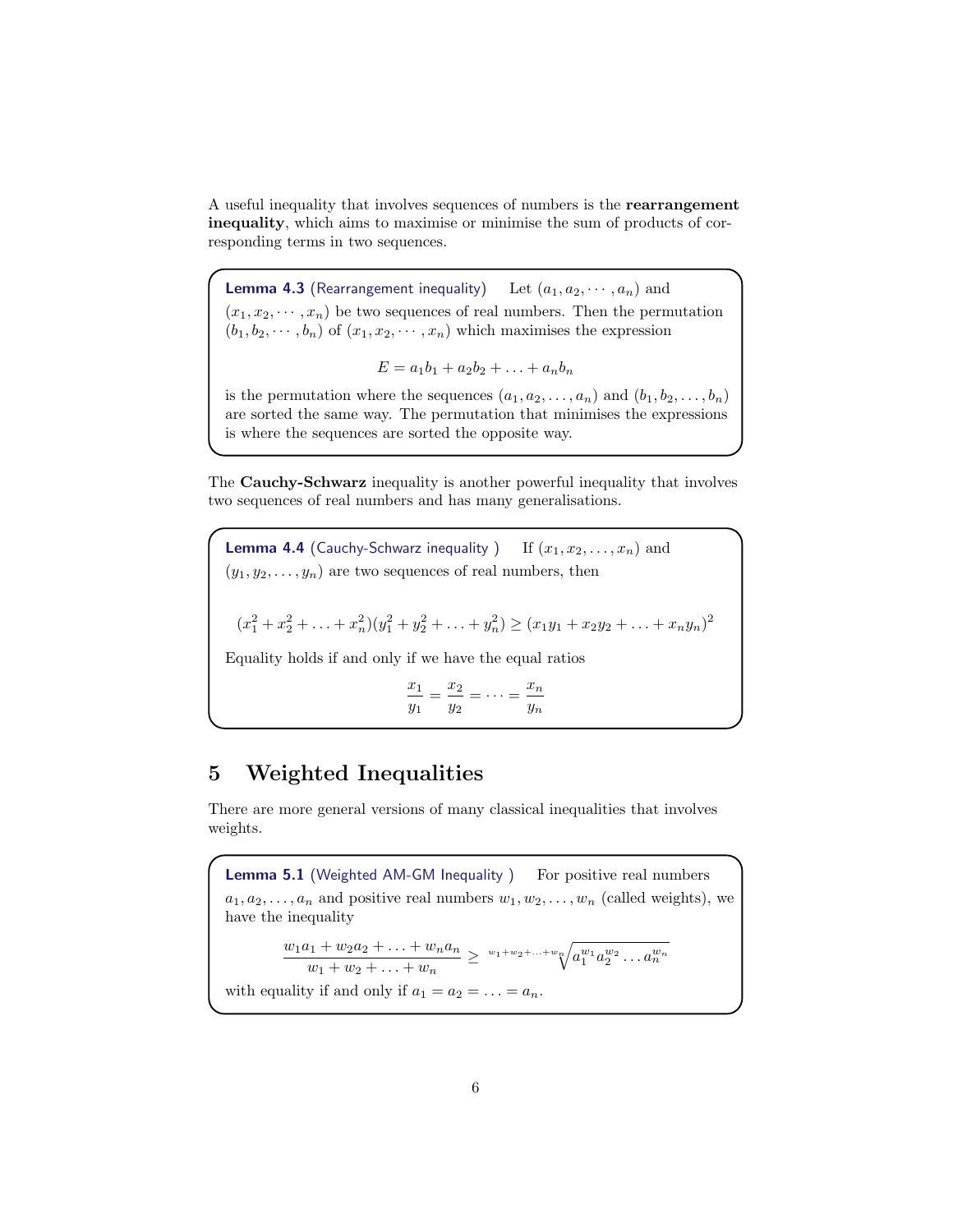### 6 Problems

### 6.1 Introductory Problems

- 1. Let a and b be coprime integers greater than 1. Prove for any  $n \geq 0$ ,  $a^{2n+1} + b^{2n+1}$  is divisible by  $a + b$ .
- 2. Find the remainder when dividing the polynomial  $x^{100} 2x^{51} + 1$  by  $x^2 - 1$ .
- 3. Let  $f(x) \in \mathbb{R}[x]$ , and suppose that  $f(x) + f'(x) > 0$  for all x. Prove that  $f(x) > 0$  for all x.
- 4. Evaluate the determinant

$$
\begin{vmatrix}\n1 & 1 & 1 & 1 \\
w & x & y & z \\
w^2 & x^2 & y^2 & z^2 \\
w^3 & x^3 & y^3 & z^3\n\end{vmatrix}.
$$

#### 6.2 Intermediate Problems

- 1. Prove that for all positive integers n, the polynomial  $1 + \frac{x}{1!} + \frac{x^2}{2!} + \ldots + \frac{x^n}{n!}$ n! has no multiple roots.
- 2. What is the minimum possible value of  $x+y+z$  where  $x, y, z$  are positive real numbers satisfying  $xy^2z^3 = 108$ ?
- 3. Prove that for  $x, y \in \mathbb{R}^n$ ,

$$
||x + y||_p \le ||x||_p + ||y||_p,
$$

where  $||x||_p$  is the *p*-norm.

4. Let  $P(x)$  be a real polynomial such that  $P(x) \geq 0$  for all real x. Prove that it is possible to write

$$
P(x) = F(x)^2 + G(x)^2
$$

for all real polynomials  $F(x)$  and  $G(x)$ .

#### 6.3 Advanced Problems

1. Show that the solution set of the inequality

$$
\sum_{k=1}^{70} \frac{k}{x-k} \ge \frac{5}{4}
$$

is a union of disjoint intervals, the sum of whose length is 1988.